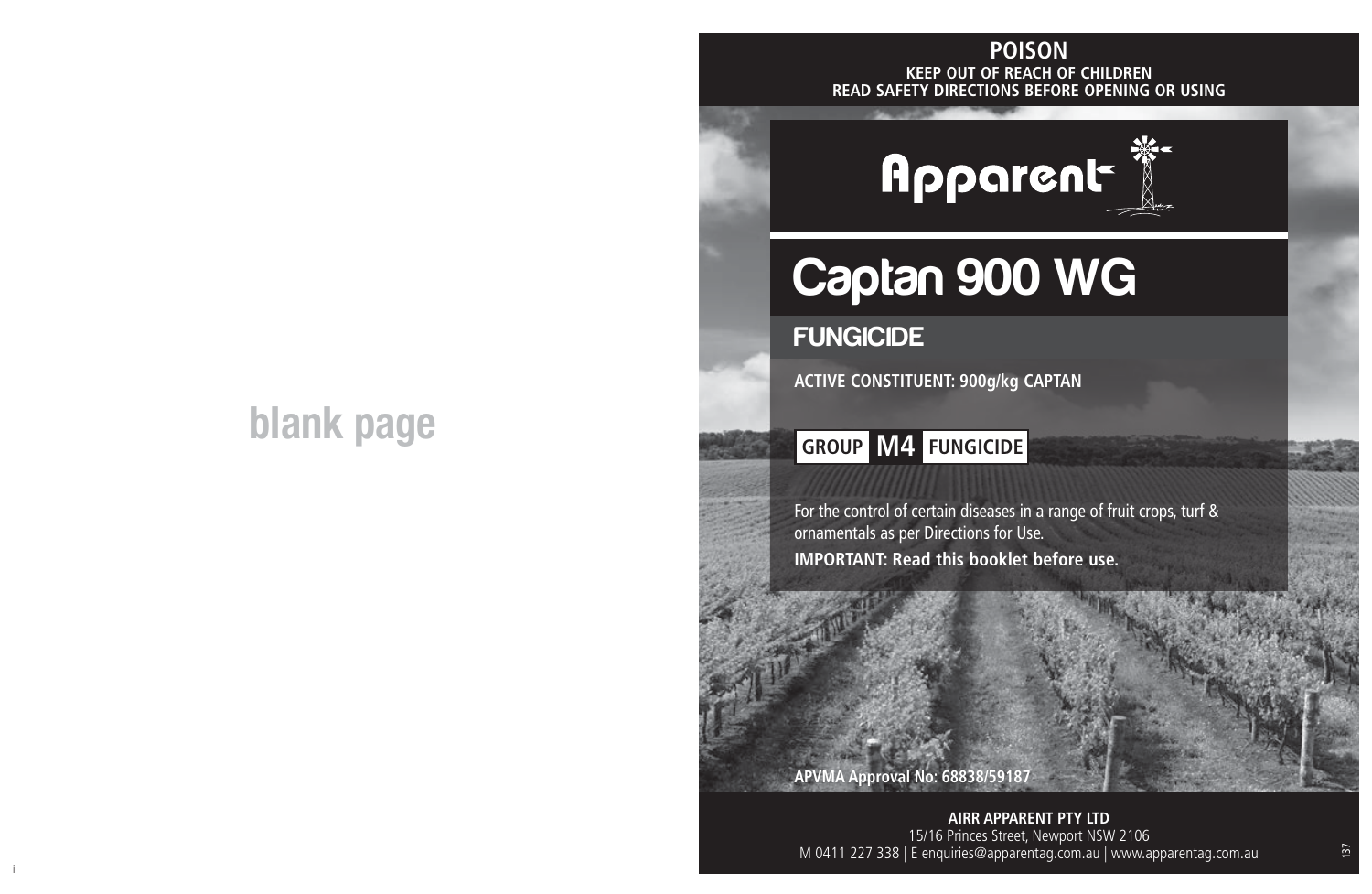#### **DIRECTIONS FOR USE**

**Restraints:** DO NOT apply with aircraft.

#### **Tree and Vine Crops**

| Rate                                                                                                                                |                                                        |               |                                                     |                                                                                                                      | <b>Critical Comments</b>                                                                                                                                                                                                                                                                                                              |  |
|-------------------------------------------------------------------------------------------------------------------------------------|--------------------------------------------------------|---------------|-----------------------------------------------------|----------------------------------------------------------------------------------------------------------------------|---------------------------------------------------------------------------------------------------------------------------------------------------------------------------------------------------------------------------------------------------------------------------------------------------------------------------------------|--|
| In the following table, all rates are given for dilute spraying. For concentrate spraying, refer to the Mixing/Application section. |                                                        |               |                                                     | For all uses in this table apply by dilute or concentrate spraying equipment. Apply the same total amount of product |                                                                                                                                                                                                                                                                                                                                       |  |
| Crop                                                                                                                                | <b>Disease</b>                                         | <b>States</b> | Rate /100 L                                         | <b>WHP</b>                                                                                                           | to the target crop whether applying this product by dilute or concentrate spraying methods.                                                                                                                                                                                                                                           |  |
| Apples                                                                                                                              | Black spot (Venturia inaequalis)                       | All States    | Dilute spraying<br>110 g/100 L                      | 7 days                                                                                                               | Apply from pink stage onwards following a copper spray at green tip, then at 7 day intervals until petal fall. After petal fall<br>apply as a cover spray at 10 - 14 day intervals. The risk of russet may be increased in some varieties. Where this is of<br>concern use alternative materials between full bloom and second cover. |  |
|                                                                                                                                     |                                                        |               | <b>Concentrate spraying</b><br>Refer to the Mixing/ |                                                                                                                      | Apply to point of run-off. Apply no more than five applications per season. Do not use at concentrate spray rates greater<br>than 5X the dilute application rate.                                                                                                                                                                     |  |
| Pears                                                                                                                               | Black spot (Venturia pirina)                           | All States    | Application section                                 | 7 days                                                                                                               | Apply from pink stage onwards following a copper spray at green tip, then at 7 day intervals until petal fall. After petal fall<br>apply as a cover spray at 10 - 14 day intervals. The risk of russet may be increased in some varieties. Where this is of<br>concern use alternative materials between full bloom and second cover. |  |
|                                                                                                                                     |                                                        |               |                                                     |                                                                                                                      | Apply to point of run-off. Apply no more than five applications per season. Do not use at concentrate spray rates greater<br>than 5X the dilute application rate.                                                                                                                                                                     |  |
| Grapes                                                                                                                              | Black spot (Elsinoe ampelina)                          | All States    |                                                     | 7 days                                                                                                               | Apply at 50% bud-burst and repeat application 10 - 14 days later. Apply to point of run-off. Apply no more than five<br>applications per season.                                                                                                                                                                                      |  |
|                                                                                                                                     |                                                        |               |                                                     |                                                                                                                      | Do not use at concentrate spray rates greater than 5X the dilute application rate.                                                                                                                                                                                                                                                    |  |
|                                                                                                                                     | Grey mould (Botrytis cinerea)                          |               |                                                     |                                                                                                                      | Apply in a program of sprays applied at early flowering, 80-100% cap fall, pre-bunch closure, veraisson and pre-harvest.<br>Apply to point of run-off. Apply no more than five applications per season.                                                                                                                               |  |
|                                                                                                                                     |                                                        |               |                                                     |                                                                                                                      | Do not use at concentrate spray rates greater than 5X the dilute application rate.                                                                                                                                                                                                                                                    |  |
|                                                                                                                                     | Downy mildew (Plasmopara<br>viticola)                  |               |                                                     |                                                                                                                      | Apply from flowering onwards, at intervals of 10 - 14 days. Apply to point of run-off. Apply no more than five applications<br>per season. Do not use at concentrate spray rates greater than 5X the dilute application rate.                                                                                                         |  |
|                                                                                                                                     | Phomopsis Cane and Leaf Blight<br>(Phomopsis viticola) |               |                                                     |                                                                                                                      | Commence application at early budburst and repeat at 7 to 14 day intervals until prior to flowering to maintain a cover of<br>new grape foliage. Apply no more than 5 applications per season.                                                                                                                                        |  |
|                                                                                                                                     |                                                        |               |                                                     |                                                                                                                      | Use the shorter application interval where there is rapid shoot growth and conditions are favourable for Phomopsis<br>infection (wet weather). Adjust spray application equipment to obtain a thorough coverage of grape buds and shoots.                                                                                             |  |
|                                                                                                                                     |                                                        |               |                                                     |                                                                                                                      | Do not use at concentrate spray rates greater than 5X the dilute application rate.                                                                                                                                                                                                                                                    |  |

#### **DIRECTIONS FOR USE**

#### **Non-Tree and Vine Crops**

| Rate                |                                                                                                                                     |               |                             |            | <b>Critical Comments</b>                                                                                 |
|---------------------|-------------------------------------------------------------------------------------------------------------------------------------|---------------|-----------------------------|------------|----------------------------------------------------------------------------------------------------------|
|                     | In the following table, all rates are given for dilute spraying. For concentrate spraying, refer to the Mixing/Application section. |               |                             |            | For all uses in this table apply by dilute or concentrate spraying equipment. Apply the same total am    |
| Crop                | <b>Disease</b>                                                                                                                      | <b>States</b> | Rate /100 L                 | <b>WHP</b> | to the target crop whether applying this product by dilute or concentrate spraying methods.              |
| Stone Fruit (Except | Blossom blight and Brown rot                                                                                                        | All States    | <b>Dilute spraying</b>      | 7 davs     | Apply at any of the following times as part of a spray program to control blossom blight and brown re    |
| apricots)           | (Sclerotinia laxa, S. fructicola)                                                                                                   |               | 110 a/100 L                 |            | blossom, full bloom, petal fall and shuck fall and pre-harvest sprays at 6, 3 and 1 week prior to harv   |
|                     |                                                                                                                                     |               | <b>Concentrate spraying</b> |            | lof run-off.                                                                                             |
|                     |                                                                                                                                     |               | Refer to the Mixing/        |            | Apply no more than five applications per season. Do not apply to apricots as damage to fruit and foliage |
|                     |                                                                                                                                     |               | Application section         |            | In ot use at concentrate spray rates greater than 2X the dilute application rate.                        |

|             | <b>Critical Comments</b>                                                                                                                                                                                                                                           |
|-------------|--------------------------------------------------------------------------------------------------------------------------------------------------------------------------------------------------------------------------------------------------------------------|
| on section. | For all uses in this table apply by dilute or concentrate spraying equipment. Apply the same total amount of product                                                                                                                                               |
| <b>WHP</b>  | to the target crop whether applying this product by dilute or concentrate spraying methods.                                                                                                                                                                        |
| 7 days      | Apply at any of the following times as part of a spray program to control blossom blight and brown rot - pink bud, 10%<br>blossom, full bloom, petal fall and shuck fall and pre-harvest sprays at 6, 3 and 1 week prior to harvest. Apply to point<br>of run-off. |
|             | Apply no more than five applications per season. Do not apply to apricots as damage to fruit and foliage may occur. Do<br>Inot use at concentrate spray rates greater than 2X the dilute application rate.                                                         |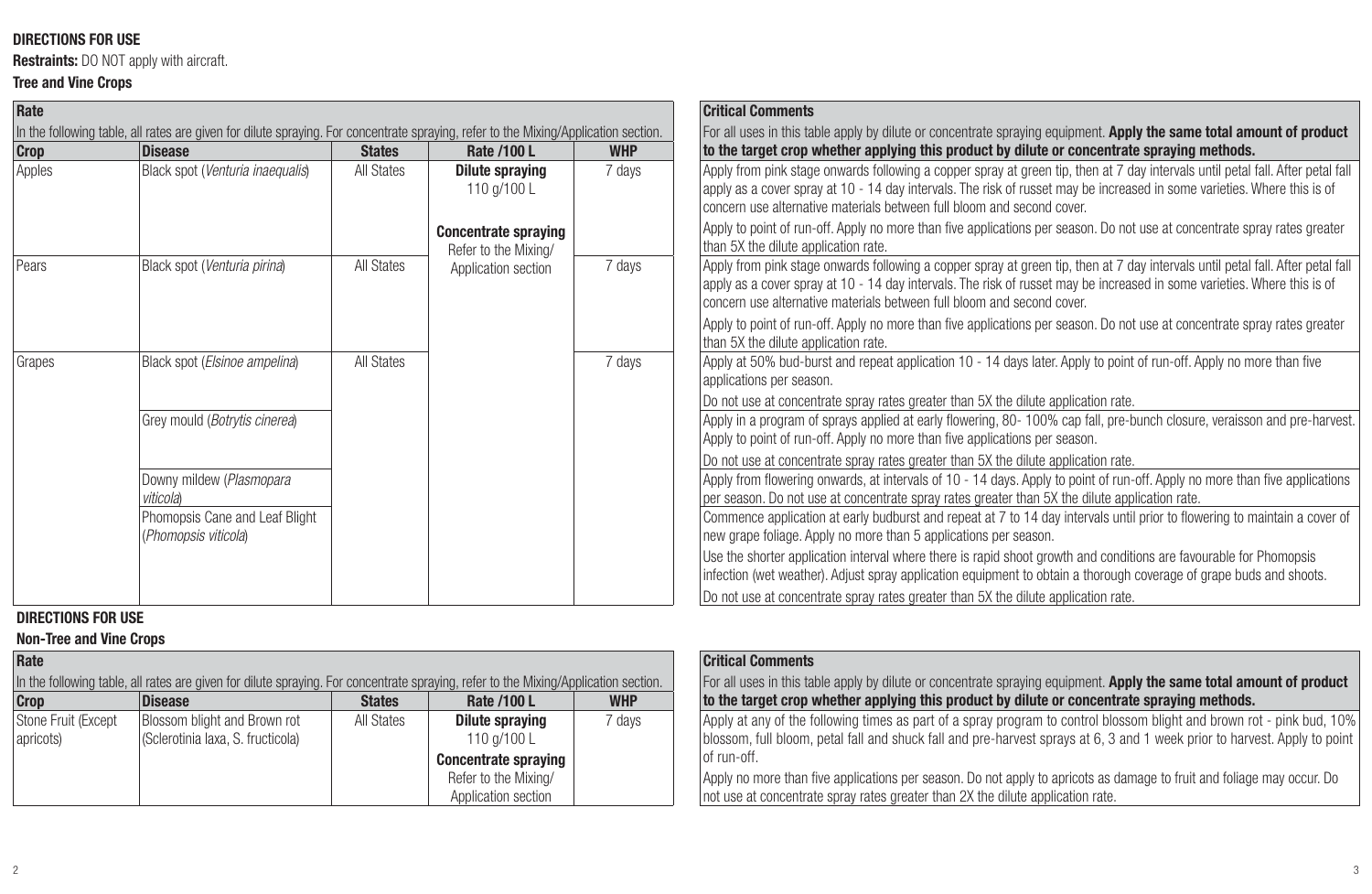#### **DIRECTIONS FOR USE**

#### **Non-Tree and Vine Crops**

| Rate                                                                                                                                |                                                                                                                                                                                                      |               |                                                                                |            |  |  |  |
|-------------------------------------------------------------------------------------------------------------------------------------|------------------------------------------------------------------------------------------------------------------------------------------------------------------------------------------------------|---------------|--------------------------------------------------------------------------------|------------|--|--|--|
| In the following table, all rates are given for dilute spraying. For concentrate spraying, refer to the Mixing/Application section. |                                                                                                                                                                                                      |               |                                                                                |            |  |  |  |
| Crop                                                                                                                                | <b>Disease</b>                                                                                                                                                                                       | <b>States</b> | Rate /100 L                                                                    | <b>WHP</b> |  |  |  |
| Strawberries                                                                                                                        | Grey mould (Botrytis cinerea)<br>Gloeosporium fruit rot                                                                                                                                              | All States    | 110 g/100 L                                                                    | 1 day      |  |  |  |
|                                                                                                                                     | Phytophora fruit rot (Phytophthora<br>nicotianae var. parasitica)<br>Black spot (Anthracnose),<br>(Colletotrichum acutatum) Scorch<br>(Diplocarpon earlianum) Leaf<br>blight (Dendrophoma obscurans) |               | 180 g/100 L                                                                    |            |  |  |  |
| Turf                                                                                                                                | Brown patch (Rhizoctonia solani)                                                                                                                                                                     | All States    | 90 - 135 g in 25 - 50<br>litres of water for each<br>$100 \text{ m}^2$ of turf |            |  |  |  |
| Seedlings<br>(Ornamentals &<br>Tobacco)                                                                                             | Damping-off (Pythium spp)                                                                                                                                                                            | All States    | 110 g/100 L                                                                    |            |  |  |  |
| Roses                                                                                                                               | Black spot (Diplocarpon rosae)                                                                                                                                                                       | All States    | 110 g/100 L                                                                    |            |  |  |  |

**NOT TO BE USED FOR ANY PURPOSE, OR IN ANY MANNER, CONTRARY TO THIS LABEL UNLESS AUTHORISED UNDER APPROPRIATE LEGISLATION.**

#### **THIS PRODUCT SHOULD NOT BE APPLIED BY AIRCRAFT.**

#### **WITHHOLDING PERIODS**

Strawberries: **DO NOT HARVEST FOR 1 DAY AFTER APPLICATION.**

Apples, Grapes, Pears, Stone Fruit: **DO NOT HARVEST FOR 7 DAYS AFTER APPLICATION. DO NOT USE TREATED PRODUCE FOR STOCK FOOD WITHIN 7 DAYS OF TREATMENT.**

## **Critical Comments** For all uses in this table apply by dilute or concentrate spraying equipment. **Apply the same total amount of product Crop Disease States Rate /100 L WHP to the target crop whether applying this product by dilute or concentrate spraying methods.** Apply every 10 days commencing at blossom stage. Apply to point of run-off. Apply no more than five applications per season. - For preventative treatment from September to April, apply every 5 - 6 weeks. Apply no more than five applications per season. Damping-off (*Pythium* spp) | All States | 110 g/100 L | - | Use 3 litres of solution per m<sup>2</sup> of seedbed. Apply weekly - fortnightly when weather conditions favouring the disease persists, paying particular attention to bases of the seedlings. When treating tobacco seedbeds wait until seedlings are at least 5cm high. Apply to thoroughly wet both surfaces of foliage. Apply every 7 - 14 days. Use the shorter interval during showery weather. Apply no more than five applications per season.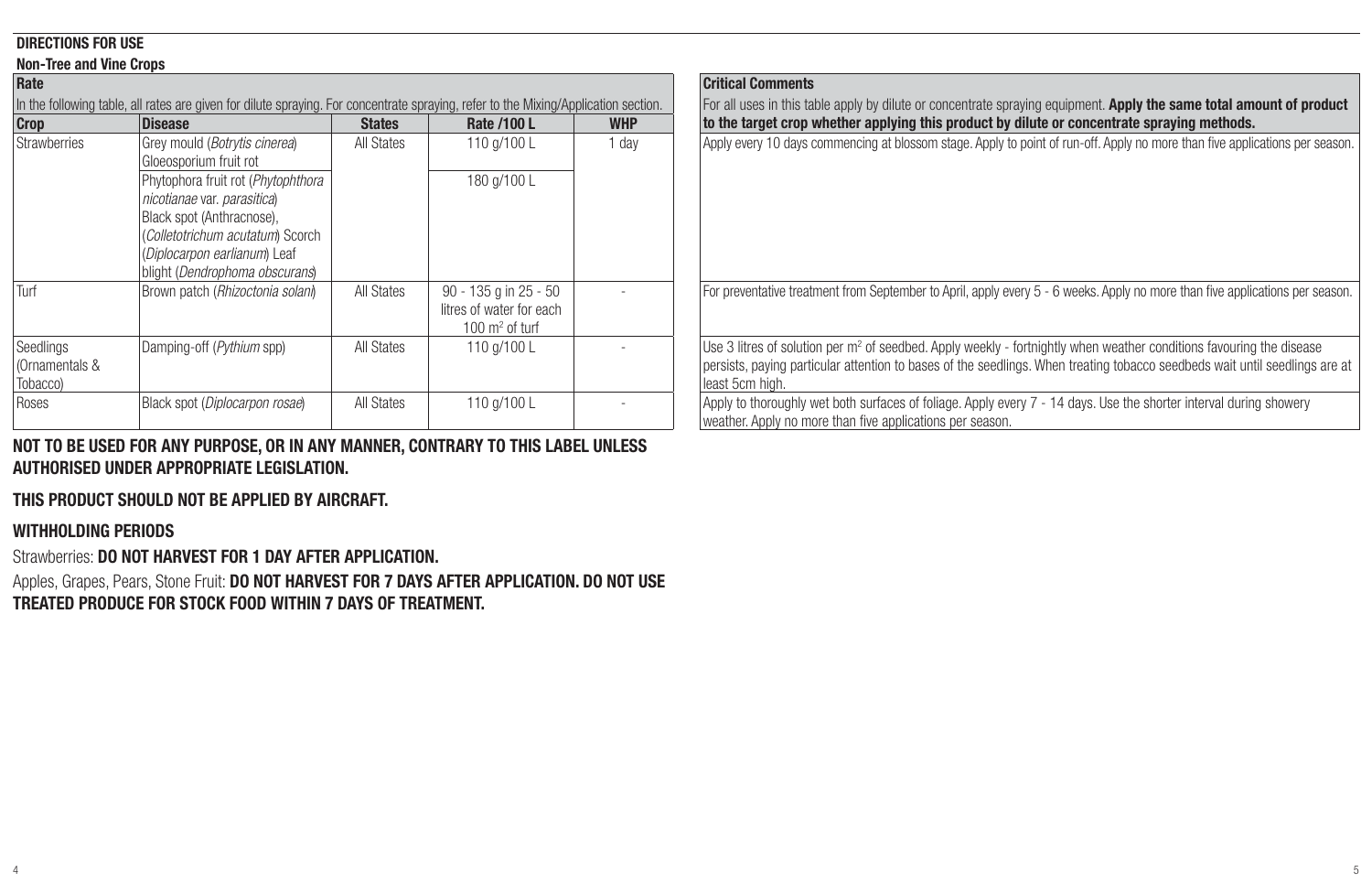#### **GENERAL INSTRUCTIONS**

#### **Fungicide Resistance Warning**



For fungicide resistance management the product is a Group M4 fungicide. Some naturally occurring individual fungi resistant to Apparent Captan 900 WG Fungicide and other Group M4 fungicides may exist through normal genetic variability in any fungal population. The resistant individuals can eventually dominate the fungal population if these fungicides are used repeatedly. These resistant fungi will not be controlled by Apparent Captan 900 WG Fungicide or other Group M4 fungicides, thus resulting in a reduction in efficacy and possible yield loss.

Since the occurrence of resistant fungi is difficult to detect prior to use, AIRR Apparent Pty Ltd accepts no liability for any losses that may result from the failure of Apparent Captan 900 WG Fungicide to control resistant fungi.

#### **Mixing**

Apparent Captan 900 WG mixes readily with water and should not be pre-mixed. Slowly add the required amount of product to the water under agitation in the spray vat. Maintain agitation throughout spraying. After a stoppage, thoroughly re-mix before recommencing spraying.

#### **Compatibility and Crop Safety**

Mixtures of Apparent Captan 900 WG with commonly used wettable powders and suspension concentrate insecticides and fungicides should not cause any problems. Apart from the products listed below mixtures with emulsifiable concentrates are not recommended.

If tank mixes are to be used observe all directions, precautions and limitations on all products to be used. Caution should also be exercised when spraying any mixtures on varieties of fruit trees or vines where there has been no previous experience of mixtures with Apparent Captan 900 WG.

Apparent Captan WG is compatible with any one of the following products: Anvil®, Bayfidan®, Topaz®, Penncap-M®, Gusathion® 200SC with or without calcium nitrate, Bugmaster® Flowable, Confidor®, Hymal, Insegar®, Kumulus®, Lebaycid®, Lorsban®, Mavrik® Aquaflow, Omite®300WG (apples only), Pirimor® WG, Pyranica®, Saboteur®, Sanmitev, Systhane®.

A mixture of Apparent Captan 900 WG with more than one of these products or with any other product may be ineffective or may cause serious damage. The use of such a mixture is not recommended without prior advice, and would therefore be entirely at the user's risk. If other mixtures or 3 way mixtures of any of these products are being considered consult your AIRR Apparent Pty Ltd dealer or representative for advice. Mixtures of Apparent Captan 900 WG with Lorsban® 500EC or Nimrod® may leave an oily residue on the inside of spray vats which may be difficult to remove.

Apparent Captan 900 WG should not be combined with Bordeaux mixture, spray lime, lime sulphur or oils. Do not apply Apparent Captan 900 WG in combination with or within 14 days before or after winter or

summer oil sprays. Combinations of captan and sulphur should not be used on crops sensitive to sulphur. Apparent Captan 900 WG mixed with Folidol® M500 may be phytotoxic to many varieties of apples and pears. If it is necessary to use both Apparent Captan 900 WG and Folidol M500 in a spray program, sprays of these products must be at least 7 days apart.

On pears, tank mixtures of Apparent Captan 900 WG plus Omite® 300WG and Apparent Captan 900 WG and Gusathion® (without calcium nitrate) plus Omite® 300WG have been found to be phytotoxic. Do not tank mix these products, for use on pears.

#### **Caution should be taken when applying chemical mixtures to all crops. Varieties within crop groups may react differently therefore a small area should be tested prior to application to crop.**

#### **APPLICATION**

For ground application - these rates are for high volume spraying to point of run-off. DO NOT apply by aircraft.

#### **Dilute Spraying**

Use a sprayer designed to apply high volumes of water up to the point of run - off and matched to the crop being sprayed. Set up and operate the sprayer to achieve even coverage throughout the crop canopy. Apply sufficient water to cover the crop to the point of run-off. Avoid excessive run-off. The required water volume may be determined by applying different test volumes, using different settings on the sprayer, from industry guidelines or expert advice. Add the amount of product specified in the Directions for Use table for each 100 L of water. Spray to the point of run-off. The required dilute spray volume will change and the sprayer set up and operation may also need to be changed, as the crop grows.

#### **Concentrate Spraying**

Use a sprayer designed and set up for concentrate spraying (that is a sprayer which applies water volumes less than those required to reach the point of run-off) and matched to the crop being sprayed. Set up and operate the sprayer to achieve even coverage throughout the crop canopy using your chosen water volume. Determine an appropriate dilute spray volume (See Dilute Spraying above) for the crop canopy. This is needed to calculate the concentrate mixing rate. The mixing rate for concentrate spraying can then be calculated in the following way:

#### Example only

- 1. Dilute spray volume as determined above: For example 1000 L/ha.
- 2. Your chosen concentrate spray volume: For example 500 L/ha.
- 3. The concentration factor in this example is:  $2 \times 1000$  L/500 L = 2).
- 4. If the dilute label rate is 125 g/100 L, then the concentrate rate becomes 2 x 125, that is 250 g/100 L of concentrate spray.

The chosen spray volume, amount of product per 100 L of water, and the sprayer set up and operation may